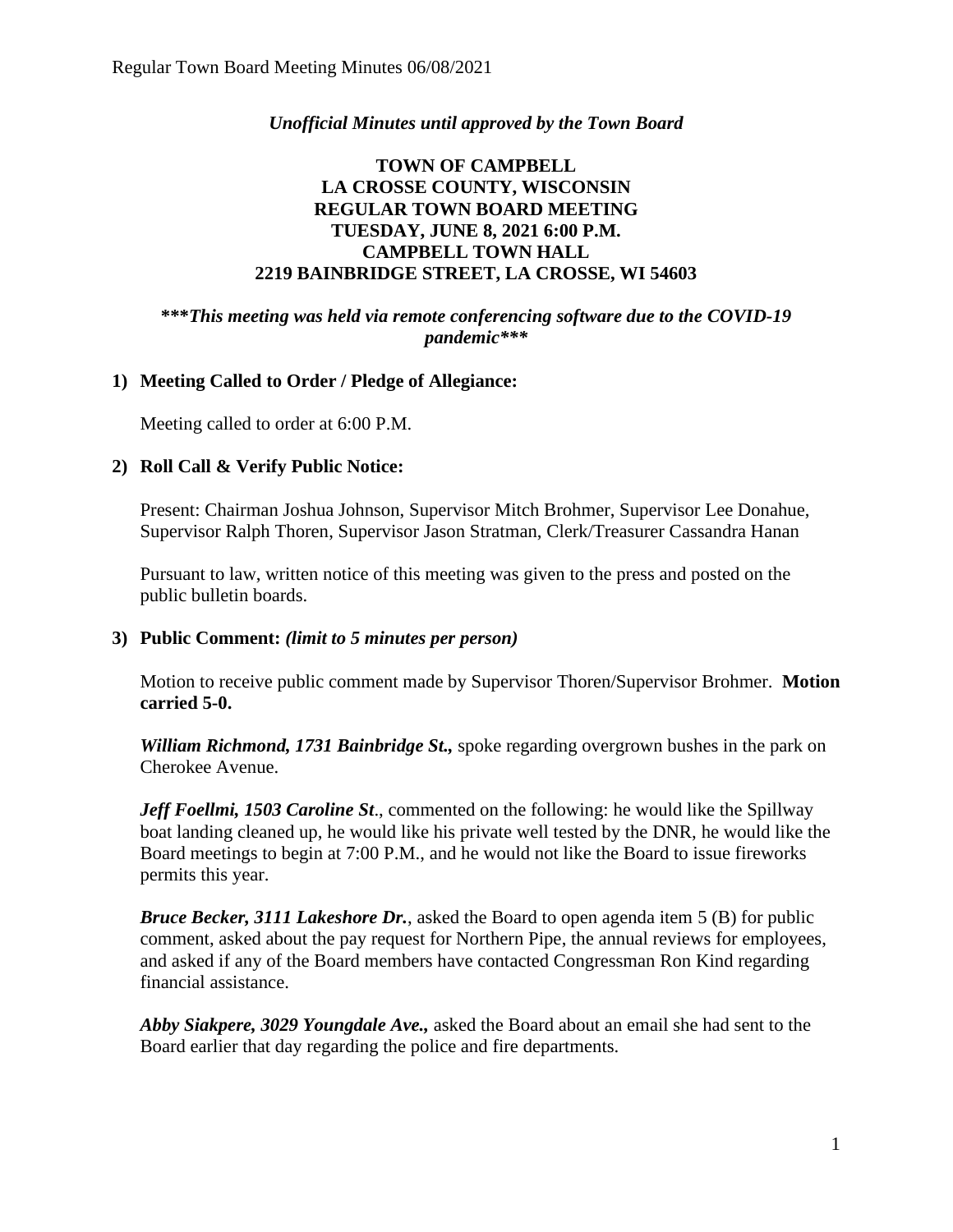*Nancy Casper, 815 Plainview Rd.,* spoke regarding PFAS regulations at the state level and the need for the state to take action now.

Clerk Hanan called twice for anyone else that wished to provide public comment.

Motion to close public comment made by Supervisor Donahue/Supervisor Brohmer. **Motion carried 5-0.**

- **4) Consent Agenda: (All items listed are considered routine and will be enacted with one motion. There will be no separate discussion of these items unless a Board member so requests, in which case the item will be removed from the Consent Agenda and be considered on the Regular Agenda).**
	- **A) Approval of Minutes:** Regular Board Meeting 05/11/2021, Special Town Board Meeting 05/13/2021
	- **B) Plan Commission Meeting Recommendations:** None
	- **C) Payment of Bills:**

Motion to approve the Consent Agenda made by Supervisor Brohmer/Supervisor Donahue. **Motion carried 5-0.** 

### **5) Business:**

**A)** Review of the Town's COVID-19 policy for employees. (Held Over) (Donahue)

Supervisor Donahue explained the current policy for employees regarding face coverings. Chairman Johnson stated that due to the availability of the vaccine and the case numbers going down, he believes the Town should follow the current CDC guidelines regarding face coverings and only require them for employees who have not been fully vaccinated.

Motion to amend the Town's COVID-19 policy for employees to be consistent with current CDC guidelines regarding requiring face coverings only for those employees who have not been fully vaccinated made by Supervisor Stratman/Chairman Johnson. **Motion carried 4-1. Supervisor Donahue voted 'no'.** 

**B)** General updates on DNR water advisory. (Donahue)

Supervisor Donahue provided updates on the current DNR water advisory. Updates included: meetings with federal and state representatives, La Crosse County, Davy Engineering, and the DNR. The Town is awaiting the results of the feasibility study being conducted by Davy Engineering. The DNR will be holding its next listening session on June 16 from 6:00 P.M. to 7:30 P.M.

Motion to open agenda item 5 (B) for public comment made by Supervisor Brohmer/Supervisor Donahue. **Motion carried 5-0.**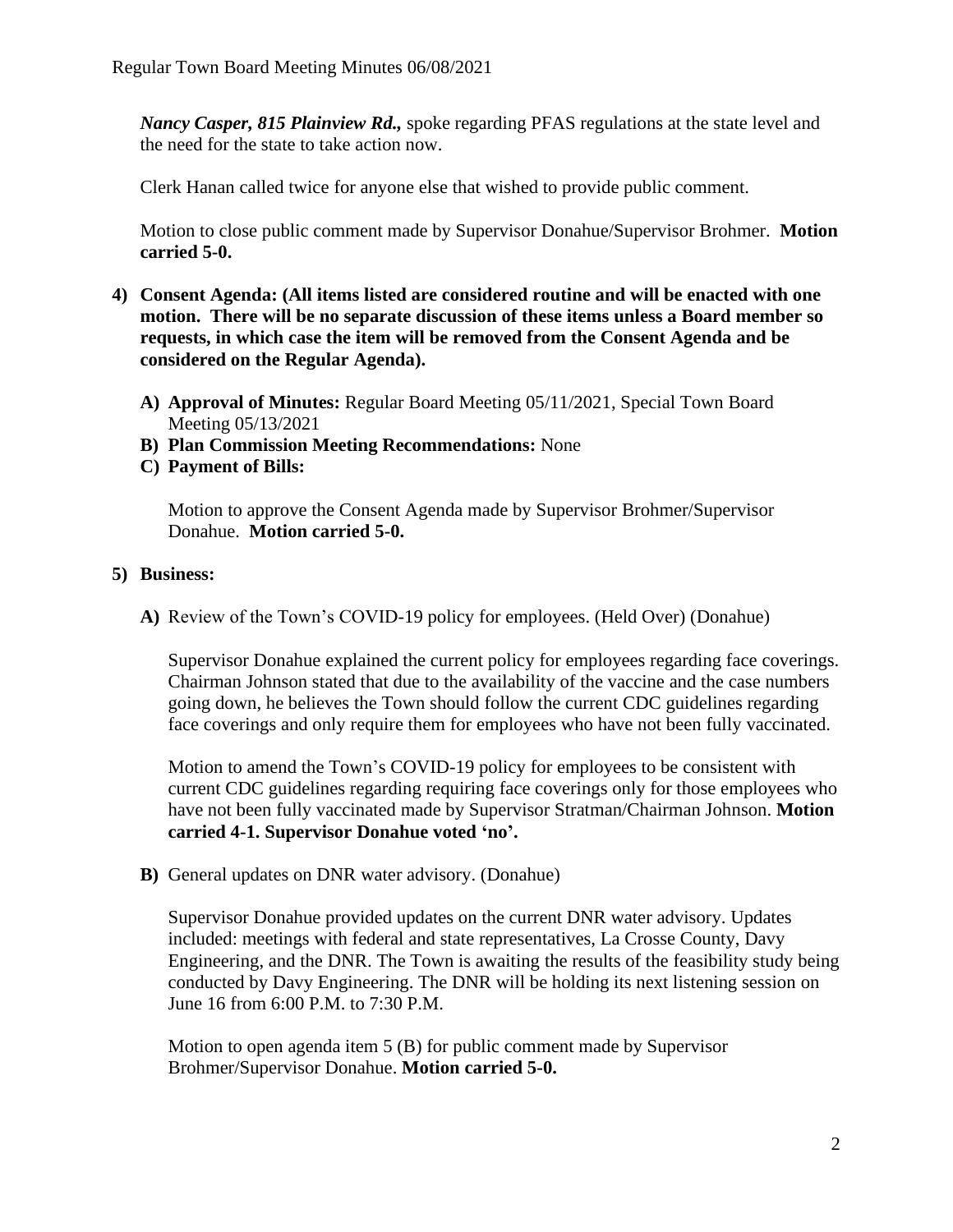*Bruce Becker, 3111 Lakeshore Dr.,* asked if the Town has heard anything about funding on the federal level. Supervisor Donahue stated that she is working with Congressman Kind's office to explore options for federal funding and legislation. He also spoke regarding possible PCB and VOC contamination in the groundwater.

Supervisor Donahue stated that if any members of the public have any evidence of additional groundwater contamination, they should reach out to the DNR.

*Jeff Foellmi, 1503 Caroline St.,* asked questions regarding bottled water availability for residents.

Motion to close public comment made by Supervisor Donahue/Supervisor Stratman. **Motion carried 5-0.**

*Not an action item*

**C)** Discussion on the continuation of holding Town Board meetings virtually. (Chair)

Chairman Johnson stated that he would like to see the Town Board meetings go back to in-person meetings due to the availability of the COVID-19 vaccine. The fire department was discussed as a possible meeting room for the July regular Board meeting with mask rules in compliance with current CDC guidance.

Motion to return to in-person Town Board meetings made by Supervisor Brohmer/Supervisor Donahue. **Motion carried 5-0.**

**D)** Discussion and possible action regarding continued membership in the La Crosse Area Development Corporation (LADCO). (Chair)

Chairman Johnson stated that he is concerned LADCO's new leadership not having the best interest of the Town at hand and questioned the benefits the Town is receiving from the membership.

He proposed remaining part of the organization through 2021 and not renewing the Town's membership for 2022.

Motion to withdraw from LADCO at the end of 2021 made by Supervisor Donahue/Supervisor Thoren. **Motion carried 5-0.**

**E)** Set dates and times for fireworks permits. (Chair)

There was discussion regarding differing date and time options, as well as discussion regarding noise complaints.

Motion to allow fireworks permits on July 3, 2021 and July 4, 2021 from the hours of 7:00 P.M. to 10:00 P.M. with a limit of 20 permits to be issued made by Supervisor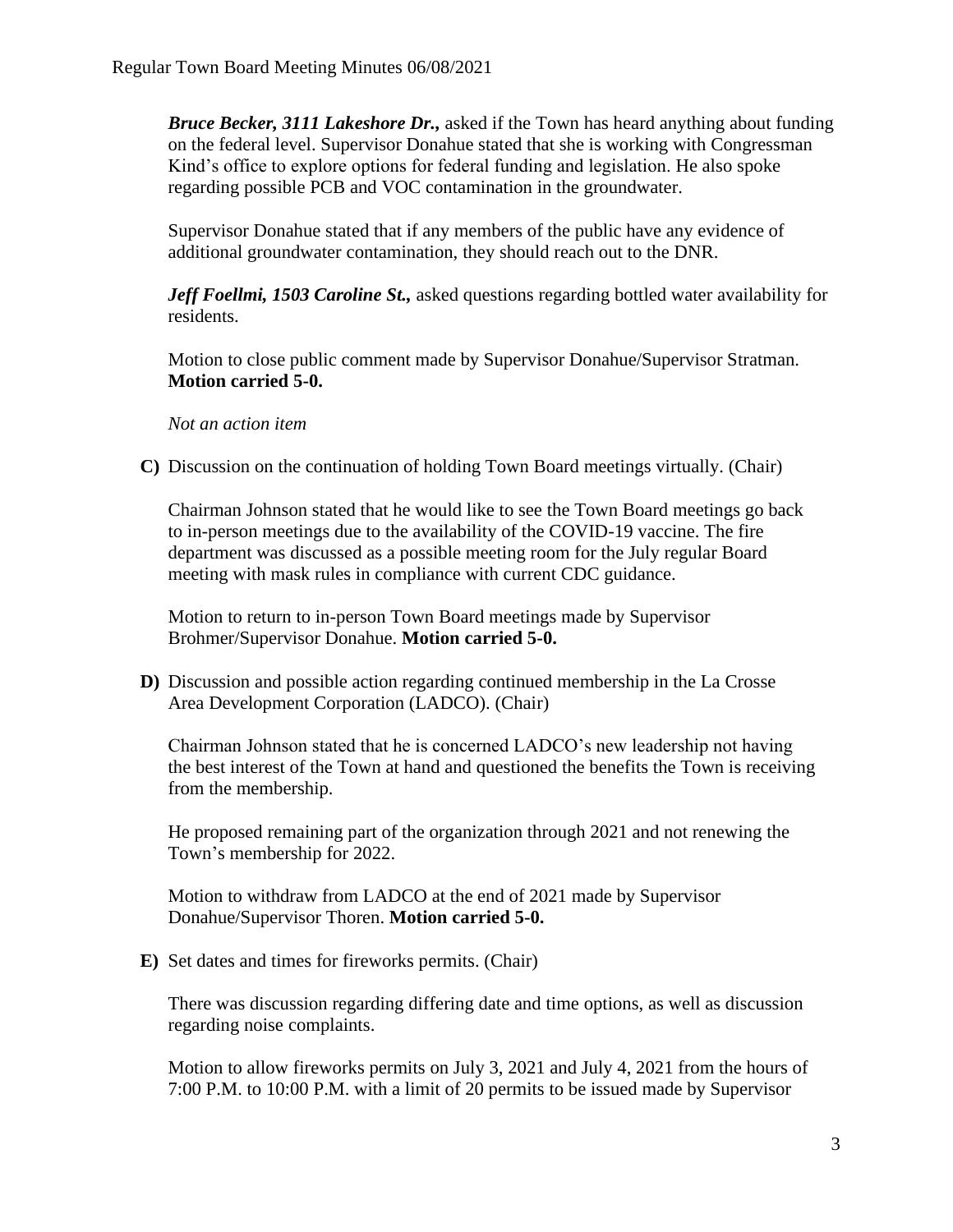Donahue/Supervisor Brohmer. **Motion carried 4-1. Supervisor Stratman voted 'no'.** 

**F)** Request for an annual shoreline burning permit-Laura Hoffman, 2101 Lakeshore Dr. (Clerk)

Motion to approve an annual shoreline burning permit for Laura Hoffman, 2101 Lakeshore Dr. made by Supervisor Brohmer/Supervisor Thoren. **Motion carried 5-0.**

**G)** Request for a fireworks permit for July 23, 2021 at Celebrations on the River, 2100 Dawson Ave.-La Crosse Skyrockers. (Clerk)

Sonya Mix, La Crosse Skyrockers, explained that the fireworks show would last from approximately 10:00 P.M. to 10:15 P.M. on July 23, 2021.

Motion to approve a fireworks permit for the La Crosse Skyrockers for July 23, 2021 at Celebrations on the River made by Supervisor Brohmer/Chairman Johnson. **Motion carried 5-0.** 

**H)** Pay application request from Northern Pipe Inc. for the 2021 Sanitary Sewer Cleaning & Inspection Project. (Brohmer)

Supervisor Brohmer explained that about 80% of the project is complete at this time.

Motion to approve the pay request from Northern Pipe Inc. in the amount of \$32,392.71 made by Supervisor Donahue/Supervisor Thoren. **Motion carried 5-0.**

**I)** Discussion and possible action regarding annual reviews for Town employees. (Chair)

Chairman Johnson stated that he would like to begin the process of conducting annual reviews for employees in order to gain feedback on both sides and set expectations and goals for employees.

Motion to carry agenda item over to the July 13, 2021 regular Board meeting made by Supervisor Brohmer/Supervisor Donahue. **Motion carried 5-0.** 

**J)** Placement of yield signs at the intersection of Church Drive and Sharon Street. (Thoren)

Supervisor Thoren stated that the intersection is currently uncontrolled and he has received a number of phone calls regarding the intersection. Chief Gavrilos (through email) had also recommended the placement of yield signs to increase safety.

Motion to place yield signs at the intersection of Church Drive and Sharon Street made by Supervisor Brohmer/Supervisor Thoren. **Motion carried 5-0.**